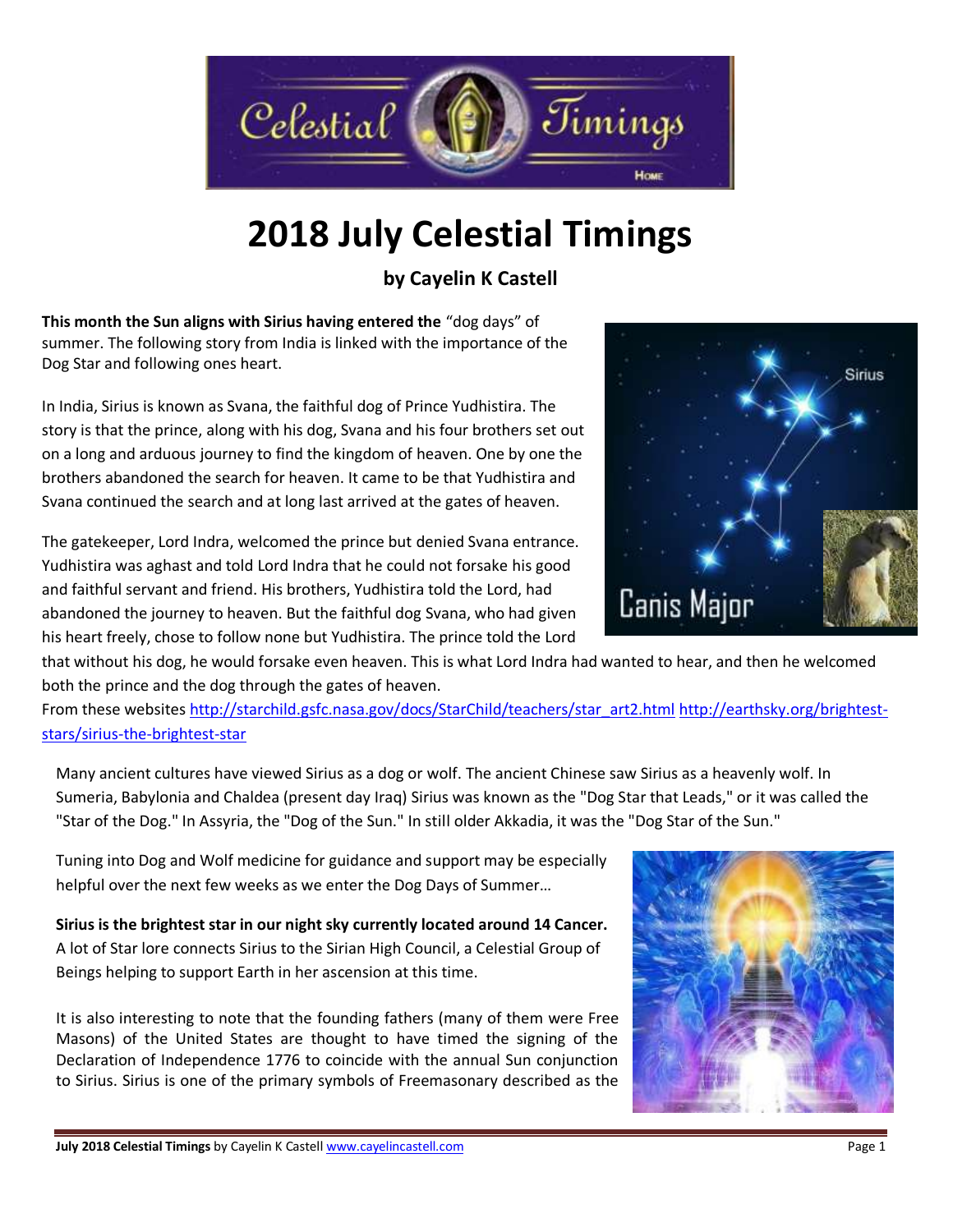"Blazing Star" of omnipresence and omniscience or all seeing and all knowing.

*[Sirius](http://vigilantcitizen.com/hidden-knowledge/connection-between-sirius-and-human-history/) is therefore the "sacred place" all Masons must ascend to: It is the source of divine power and the destination of divine individuals.* More [HERE](http://vigilantcitizen.com/hidden-knowledge/connection-between-sirius-and-human-history/)

Not only was Sirius conjunct the Sun at the time of the signing of the Declaration of Independence it later became prominently placed on the back of the dollar bill as the all seeing eye atop the pyramid. This suggests the influence of the Free Masons and the Rosicrucians as both of these mystery schools are based in Egyptian Star Lore and Mythology with Sirius being central to both.



*The light behind the All-Seeing Eye on the American dollar bill is not from the Sun, but from Sirius. The Great Pyramid of Giza was built in alignment* 

*with Sirius and is therefore shown shining right above the Pyramid. A radiant tribute to Sirius is therefore in the pockets of millions of citizens.* Mor[e HERE](http://vigilantcitizen.com/hidden-knowledge/connection-between-sirius-and-human-history/)

Whenever planets are with Sirius, (a magical [Behenian Star\)](http://cayelincastell.com/behenian-stars/) the ancient alchemist believed this was the best time to make amulets and potions or to activate ceremonial intentions.

### **The Sun is within 6 degrees of Sirius from June 30 to July 15.**

Generally a star is not visible when within 10 degrees of the Sun. For Sirius this currently happens from June 25 to July 17. However it is worthwhile to note, Sirius often does not emerge from the Sun's glow until early August depending on your horizon line.

Venus and Mercury have already passed Sirius in 2018. The

Sun is with Sirius now and the Moon will pass Sirius on July 12 – exact around 9:30 am PDT just prior to the New Moon Partial Solar Eclipse at 20 Cancer 41 exact at 7:48 pm PDT. This means Sirius is close to the eclipse degree and plays an important role in what is being activated through our intentions and attention.

Eclipses accelerate energy and this Eclipse also happens to be a Perigee New Moon means the effect is closest to the Earth. The seeds we plant now including new ways of doing family and community that cares for all people, all children, all life on planet Earth at this Cancer New Moon have an extra shot at coming to fruition!

### **More on the Dog Days of Summer**

The [the dog days of summer](http://en.wikipedia.org/wiki/Dog_Days) named for the Dog Star Sirius - are currently believed to begin in July and last until August 11. However, we could adjust that time to begin June 25 to the time when Sirius rises before the Sun (into the morning sky) around August 7 due to the slow drift of the seasonal signs over the stars (called precession) shifting the seasonal dates by about one degree, or one day, every 72 years.

*"Dog days" is the name for the sultriest period of summer, from about July 3 to August 11. Named in early times by observers in countries bordering the Mediterranean, the period was reckoned as extending from 20*  days before to 20 days after the conjunction of Sirius (a.k.a the dog star) and the Sun....The time of conjunction *varies with difference in latitude, and because of the precession of the equinoxes it changes gradually over long periods in all latitudes.* — (See July 6)<http://www.infoplease.com/spot/dogdays.html>

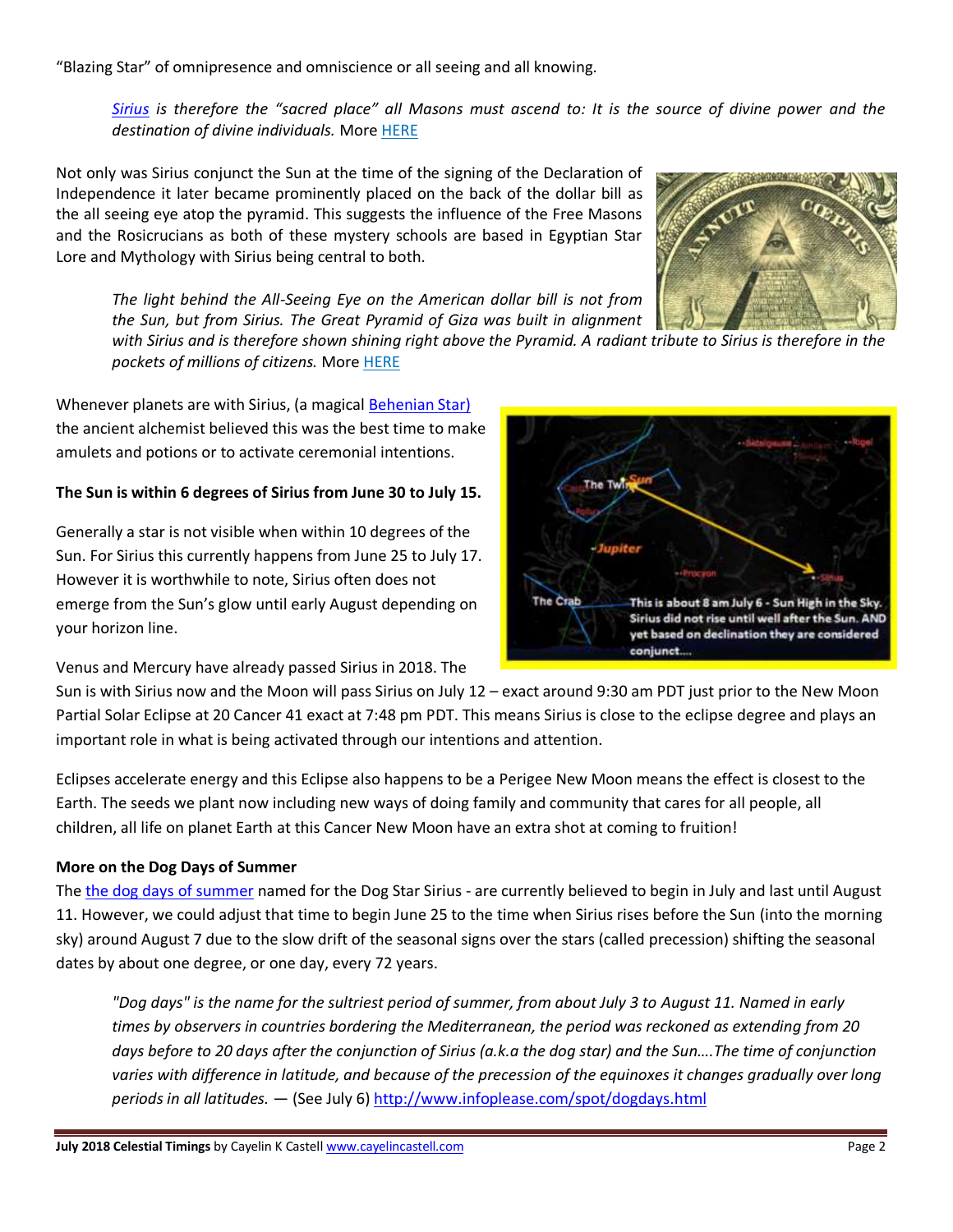**July 06 [Earth reaches Aphelion](http://science.nasa.gov/science-news/science-at-nasa/2000/ast30jun_1m/)** or is now as far away from the Sun as it will get this year. Interestingly, according to a [SpaceWeather article;](http://spaceweather.com/glossary/aphelion.html) Roger Spence of NASA's Global Hydrology and Climate Center (GHCC) says; *"Averaged over the globe, sunlight falling on Earth at aphelion is about 7% less intense than it is at perihelion."*

Although our physical Sun is as far from Earth as it can get it is closely aligned with the star Sirius illuminating the mysteries of this star and opening a portal for the light codes from Sirius to shine directly to Earth through our

Sun. When the Sun and Sirius are together it is like a New Moon effect. See July 2 and 3.

It is also interesting to note that early January is when the Earth is at Perihelion meaning it was as close to the Sun it gets in its yearly cycle and that is also the time of year when the Sun is opposite the Star Sirius – similar to a Full Moon effect.

**July 06, the Sun makes its exact zodiacal conjunction with the brightest and most magical [Behenian Star](http://cayelincastell.com/behenian-stars/) known as Sirius.** Again, Sirius was the most important star in Egyptian cosmology because when it rose in the morning sky before the Sun it signaled the annual rise of the Nile river – a life giving event for the Egyptians.

> *"Contrary to other rivers, [the Nile] begins its annual swelling in the hottest time of the year, at the beginning of the Dog Days, that is, at the moment when Sirius rises at the same time as the Sun, a date which during the third millennium BC coincided with the summer solstice." - Lucy Lamie, Egyptian Mysteries*

The Sun with Sirius is activating this star gate - opening the doorway to the wisdom

found in many multi-dimensional realms. This includes the knowledge and remembrance of our starry origins.

*…Entrusted with the wisdom and knowledge of an earlier and now forgotten civilization, the Ancient Egyptians believed that Sirius held the key to the destiny of their world, and to their own personal immortality. Their beliefs were based on a series of texts, already ancient in their time, which described special "Star Medicines" that resonated with the energy of Sirius and were capable of transforming their bodies into a higher immortal form.* 

*In the "Maxims of Ptahotep", we are all urged, "Follow the Heart for as long as you live", for it is this organ that retains the greatest sensitivity to the harmonizing, archetypal forces of Sirius, it becomes our "listening place", for the Sirian/Isian message of Eternal Love, Knowledge, and Understanding.* (the link for this quote no longer works)

Find out more about Sirius<http://www.constellationsofwords.com/stars/Sirius.html>







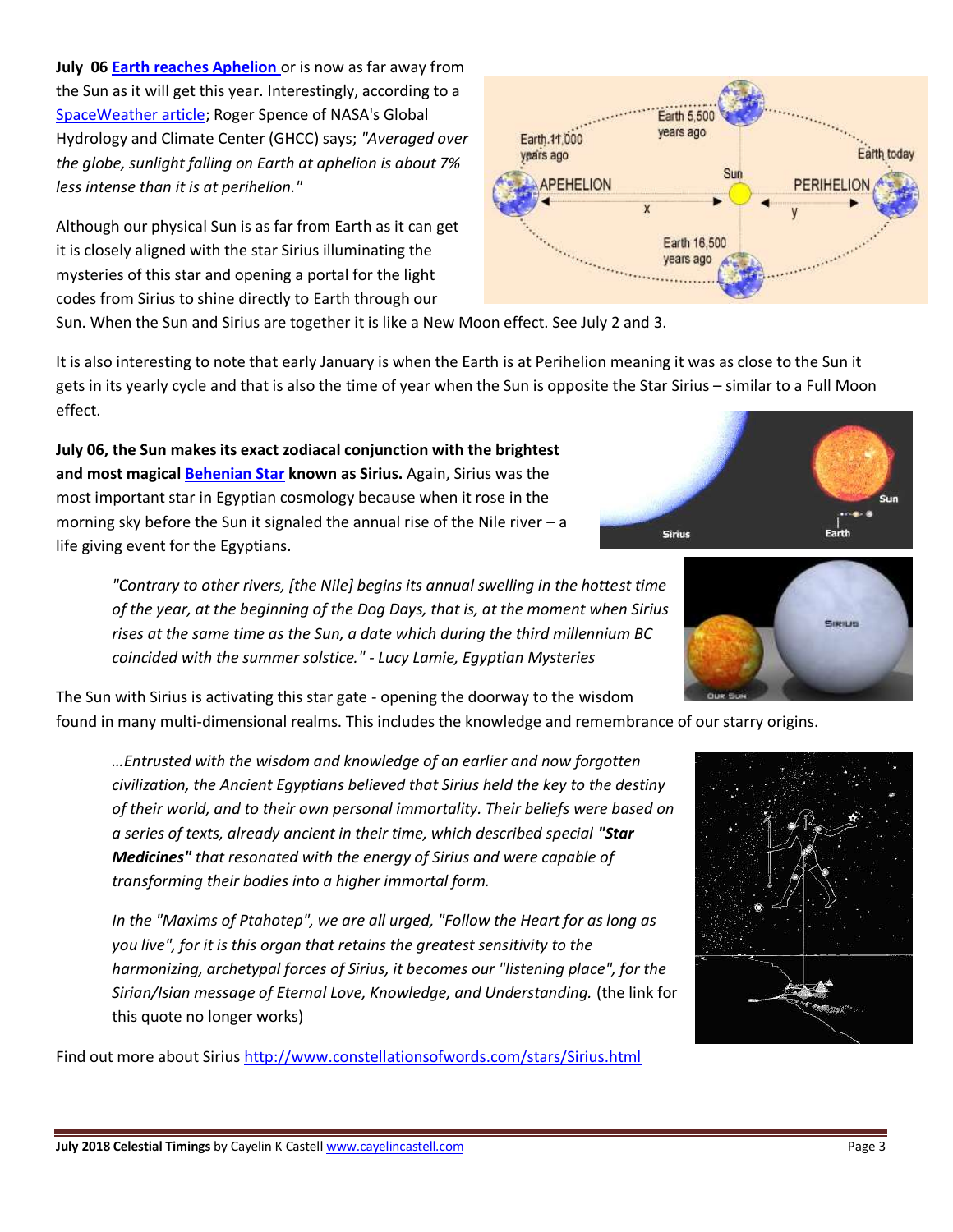From now until the September Equinox the light codes from Sirius are amping up and are worth tuning into even though Sirius will not be visible in the morning sky until around early August.

Each year around July 6 (it was July 4 at the signing of Declaration of Independence) the **Sun zodiacally aligns with the fixed star Sirius** "the Great Star of Initiation" as described by M. Temple Richmond's book *Sirius*. Richmond suggests entering *"humbly and reverentially into meditative contemplation of Sirius, the custodian of occult mystery, for in contemplating this great star-being, we encounter a sacred source of transcendence."* Although Sirius is invisible now due to its proximity to the Sun, the Sun is the source of light and life for our planet and it also transmits to Earth the light codes from the various stars it is passing.

The Sun with Sirius was a part of the guiding force that founded the United States of America and the ideals of a nation intended to support living freedom for all. The shadow is coming to light now as the United States government has fallen shamefully short of this foundational vision.

However, there are many U.S. Citizens energizing this vision through their commitment to honoring the original vision of all people being created equally and having the right to experience the blessings of freedom . As the Sun and Sirius move toward their exact alignment on July 6, this is a time for remembering and renewing our commitment to living freedom in ways that celebrate and support all existence with harm to None. Or said another way…with blessings for All.

So from the Earth's perspective it is when Sirius is either opposite or conjunct the Sun that we have the greatest amount of Sirian energy being translated to the Earth through the Sun. The opposition occurs around the  $6<sup>th</sup>$  of December.

*It is said that the fixed stars, and their domain, contain the essences or souls of matter ... a living soul is a higher essence of matter, and when evolved may also be called a star. These stars and essences become gods. Like souls, stars are regarded as having divine attributes. Stars look down from regions of chaotic, violent, purity onto the world of humanity and influence the energies of humankind invisibly, yet most powerfully.*

*In June of 1993, as our Sun covered Sirius from the Earth's view, the largest flood of the past century occurred. The waters of the Mississippi, our Nile River, overflowed its banks. The flood that year continued until the middle of August. When Sirius re-appeared from behind the Sun, the flood waters receded and the immediate life-threatening crisis subsided. Could this not have been a reflection of the great rivers of energies streaming out from Sirius?*

[http://www.souledout.org/cosmology/sirius/sirius](http://www.souledout.org/cosmology/sirius/siriusgodstar.html) [godstar.html](http://www.souledout.org/cosmology/sirius/siriusgodstar.html)



**Also on July 4** Chiron stations retrograde at 2 Aries 25 until December 9 when it stations direct at 28 Pisces. Find out more about Chiron in Aries and its importance. [https://cayelincastell.com/chiron-in-aries-healing-the-wounds-of](https://cayelincastell.com/chiron-in-aries-healing-the-wounds-of-injustice/)[injustice/](https://cayelincastell.com/chiron-in-aries-healing-the-wounds-of-injustice/)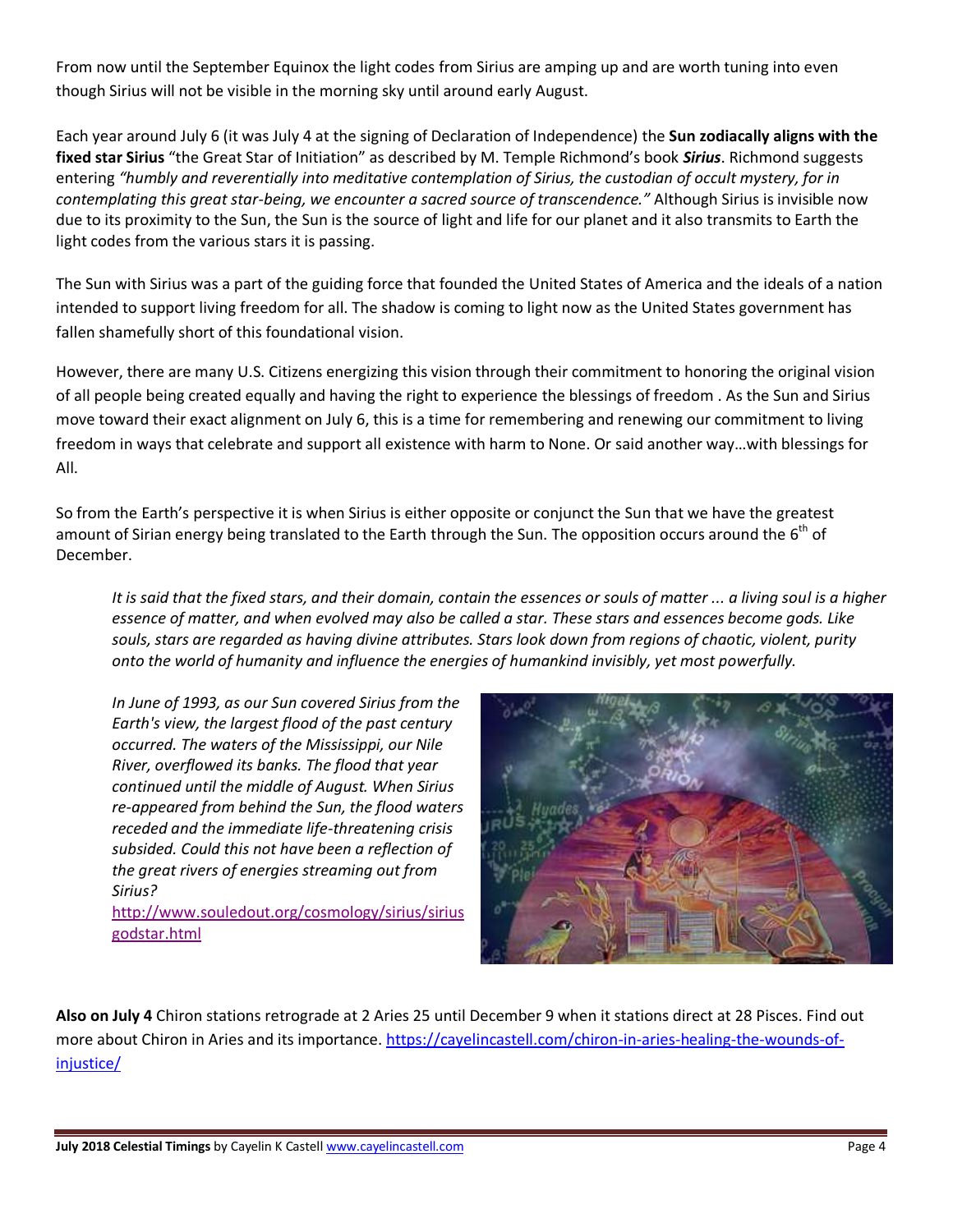## **Mars is a major Player in July**

In addition to the Mars Retrograde (it stationed retrograde on June 26 at 9 Aquarius and stations direct on August 27 at almost 29 Capricorn), on July 25 Mars is square Uranus and Out of Bounds (meaning it is rising and setting beyond the bounds of the furthest South point of the Sun in the Northern Hemisphere) from July 7 to September 24 adding even greater intensity to this Wild Card time. Also on July 25 Mercury (23 Leo) stations retrograde at 10:03 pm PDT and stations direct at 11 Leo on August 18 at 9:25 pm PDT.

Mars reaches opposition to the Sun on July 26 at 10:14 pm PDT and July 27 at 1:14 am just hours before the longest Total Lunar Eclipse of this Century lasting 1 hour and 43 minutes. This Full Moon Eclipse with Mars beside the Moon is visible in Western Africa, South America, Europe and Australia. See 3 minute video on the acceleration of Time in a Total Lunar Eclipse and the importance of our intentions at that time. <https://www.youtube.com/watch?v=GhU4uoaiIt8>

No matter where you are on the planet Mars beside the Full Moon will be visible and worth seeing as this is coinciding with the time Mars is beginning a NEW 26 month Synodic Cycle. Plus, Mars is brighter than it has been in 15 years.

**One more Mars factor worth noting** is Mars passing the South Node of the Moon 3 times. The first time was on **June 7** at 7 Aquarius, the second time will be **July 20** at 6 Aquarius and third time is **September 25** at 4 Aquarius. Mars represents the Masculine Journey, and in Aquarius that journey is about expanding consciousness, engaging in revolutionary ideas that promote evolutionary progress in innovative ways, and finding new ways to engage this reality from the perspective of Cosmic Love that changes everything often in unexpected ways.

The South Node represents the accumulation of all our past experiences and with Mars there it is especially related to the accumulation of the past around the Masculine Principle. Some of what has happened in the past needs to be forgiven and released. Some of what has happened in the past needs to be remembered and brought forth in new and useful ways that benefit everyone. This is about utilizing the wisdom already gained in the most effective and progressive ways.

This month then is a powerful time to examine your own ways of being. Are they helpful? Are they destructive? Are they outdated? Whatever the answer can these beliefs and ways of being be brought forth in new ways that supports a quantum leap in consciousness?

As we approach the eclipse season, a between time where greatest alchemy can occur, with all the other factors mentioned we are in a powerful month for potent, dynamic change.

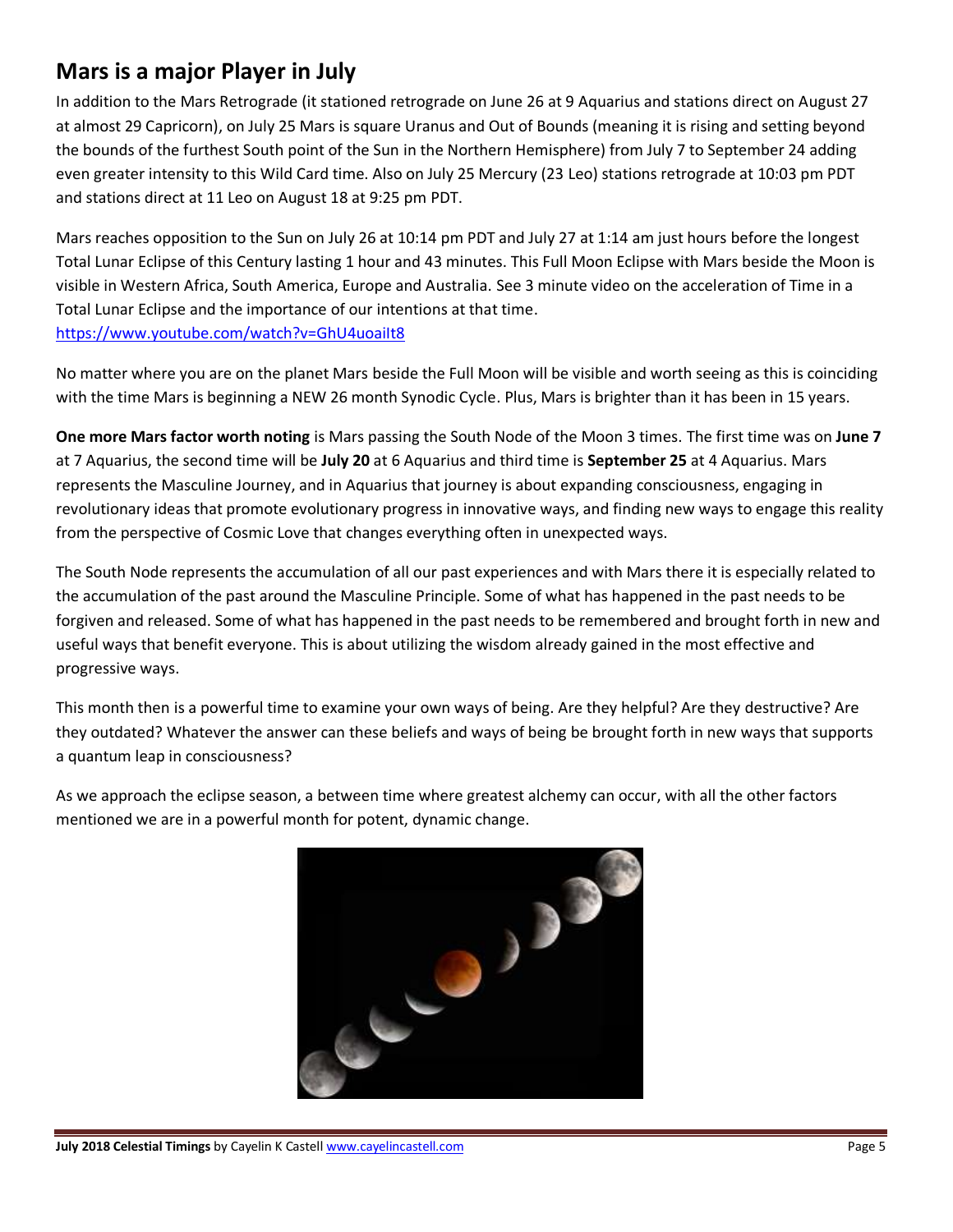## **July 2018 Data**

**Some Data is in Intro and Not the Table below all Times are PDT**

| Jul 02 2018        | Moon                | <b>Enters</b>   | Pisces                             | 00°Pi00'D  | 00°Pi00'D               |
|--------------------|---------------------|-----------------|------------------------------------|------------|-------------------------|
|                    | Moon                | Conjunct        | Fomalhaut                          | 04°Pi07'D  | 04°Pi07'D               |
| Jul 03 2018        | Mercury             | Conjunct        | Node                               | 06°Le01'D  | 06°Le01'D               |
|                    | Moon                | Conjunct        | Neptune                            | 16°Pi26' D | 16°Pi26' R              |
| Jul 04 2018        | Moon                | <b>Enters</b>   | Aries                              | 00°Ar00' D | 00°Ar00' D              |
| Jul 05 2018        | Moon                | Conjunct        | Chiron                             | 02°Ar25' D | 02°Ar25' R              |
| Jul 06 2018        | Moon                | Conjunct        | Eris                               | 24°Ar05' D | 24°Ar05'D               |
| Jul 07 2018        | Moon                | Conjunct        | <b>Taurus</b>                      | 00°Ta00'D  | 00°Ta00'D               |
|                    | Moon                | Conjunct        | Uranus                             | 02°Ta10' D | 02°Ta10'D               |
| Jul 09 2018        | Moon                | Enters          | Gemini                             | 00°Ge00'D  | 00°Ge00'D               |
|                    | Venus               | <b>Enters</b>   | Virgo                              | 00°Vi00' D | 00°Vi00'D               |
|                    | Venus               | Conjunct        | Regulus                            | 00°Vi05'D  | 00°Vi05'D               |
| Jul 10 2018        | Moon                | Conjunct        | Aldebaran (occults)                | 10°Ge02' D | 10°Ge02' D              |
| Jul 11 2018        | Moon                | <b>Enters</b>   | Cancer                             | 00°Cn00' D | 00°Cn00' D              |
| <b>Jul 12 2018</b> | Sun                 | <b>Conjunct</b> | <b>Castor</b>                      | 20°Cn29' D | 20°Cn29' D              |
|                    | <b>Moon</b>         | <b>Conjunct</b> | <b>Castor</b>                      | 20°Cn29' D | 20°Cn29' D              |
|                    | <b>Perigee Moon</b> | <b>Conjunct</b> | <b>Sun (partial Solar Eclipse)</b> | 20°Cn41'D  | 20°Cn41'D               |
| Jul 13 2018        | Moon                | Conjunct        | Pollux                             | 23°Cn28'D  | 23°Cn28'D               |
|                    | Moon                | Conjunct        | Procyon                            | 26°Cn02'D  | 26°Cn02'D               |
|                    |                     |                 |                                    |            |                         |
|                    | Moon                | Enters          | Leo                                | 00°Le00'D  | 00°Le00'D               |
|                    | Moon                | Conjunct        | North Node                         | 05°Le53'D  | 05°Le53'D               |
| Jul 14 2018        | Moon                | Conjunct        | Mercury                            | 18°Le40' D | 18°Le39' D              |
| Jul 15 2018        | Moon                | <b>Enters</b>   | Virgo                              | 00°Vi00'D  | 00°Vi00'D               |
|                    | Moon                | Conjunct        | Regulus                            | 00°Vi05'D  | 00°Vi05'D               |
|                    | Sun                 | Conjunct        | Pollux                             | 23°Cn28' D | 23°Cn28'D               |
|                    | Moon                | Conjunct        | Venus                              | 06°Vi46'D  | 06°Vi46'D               |
| Jul 16 2018        | Moon                | Conjunct        | Denebola                           | 21°Vi52' D | 21°Vi52' D              |
| Jul 17 2018        | Moon                | Enters          | Libra                              | 00°Li00' D | 00°Li00' D              |
| Jul 18 2018        | Sun                 | Conjunct        | Procyon                            | 26°Cn02'D  | 26°Cn02'D               |
| Jul 19 2018        | Moon                | Conjunct        | Spica                              | 24°Li06'D  | 24°Li06'D               |
|                    | Moon                | <b>Enters</b>   | Scorpio                            | 00°Sc00' D | 00°Sc00' D              |
| Jul 20 2018        | Moon                | Conjunct        | Jupiter                            | 13°Sc30' D | 13°Sc30' D              |
|                    | Moon                | Conjunct        | Zubenelgenubi                      | 15°Sc20' D | 15°Sc20' D              |
| Jul 21 2018        | Moon                | Conjunct        | Zubenelshamali                     | 19°Sc38' D | 19°Sc38' D<br>00°Sg00'D |

**July 2018 Celestial Timings** by Cayelin K Castell **www.cayelincastell.com Page 6** Page 6